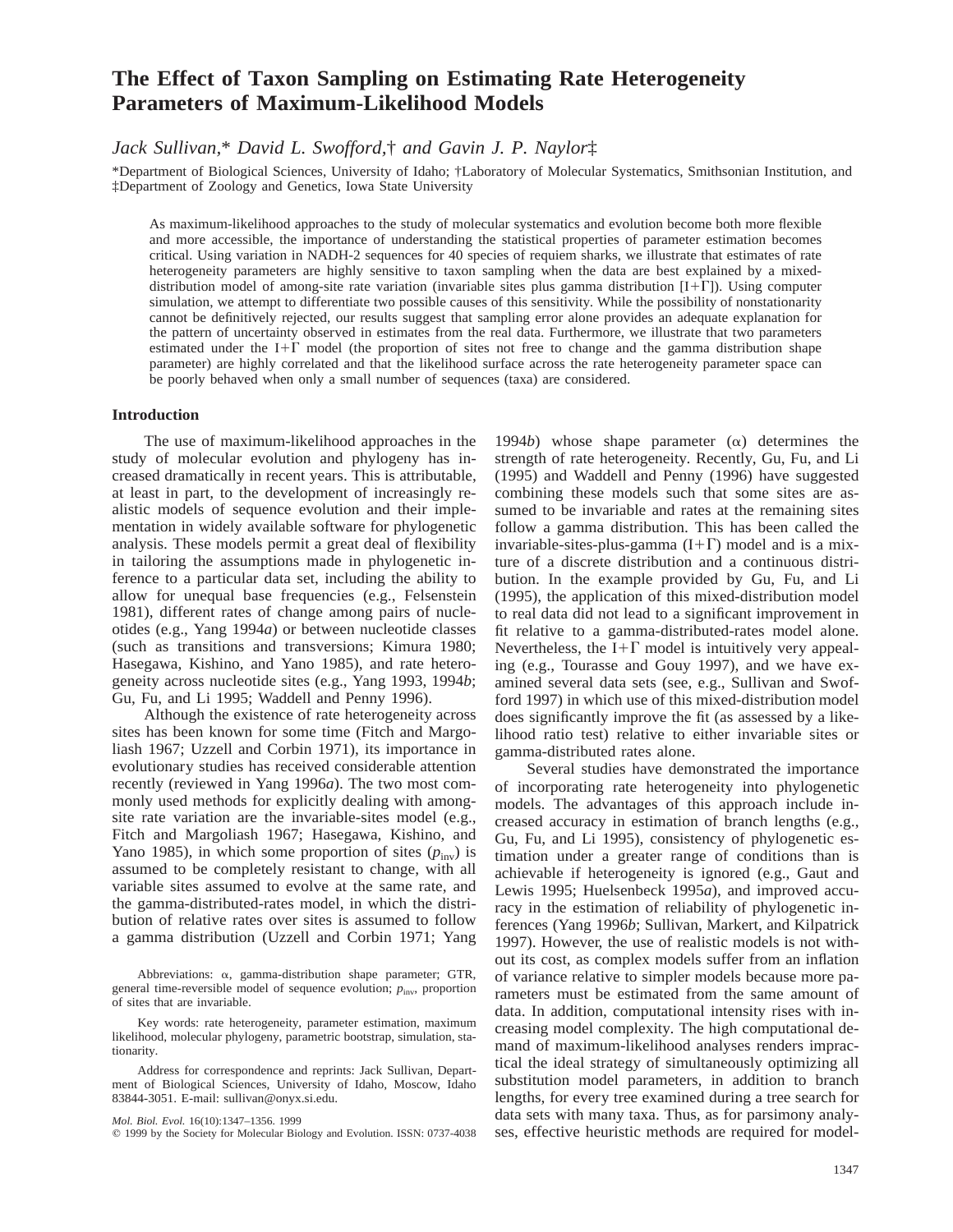based analyses (e.g., Rogers and Swofford 1999). Yang (1994*b*) has suggested that the computational demands of maximum-likelihood analyses can be reduced by estimating model parameters with an initial analysis that includes only a small set of the taxa under study. However, during an examination of the effect of topology on estimates of rate heterogeneity parameters, Sullivan, Holsinger, and Simon (1996) observed that several estimates of the gamma distribution shape parameter derived from subsets of four taxa were significantly different from the value estimated from the entire (10-taxon) data set; a similar effect was also observed by Hershkovitz and Lewis (1996). In this paper, we explore the uncertainty of maximum-likelihood estimates of rate heterogeneity parameters associated with taxon sampling using analyses of both real and simulated data sets for a moderately large number (40) of taxa.

### **Analyses of Real Data**

The data set we examine consists of 1,307 aligned nucleotides from the mitochondrial NADH-2 gene (1,047 nt) and flanking tRNA sequences (260 nt) from 40 species of requiem sharks (unpublished data). We restricted our attention to the single topology produced by a heuristic search under the minimum-evolution criterion using log determinant (LogDet, paralinear) distances (Lake 1994; Lockhart et al. 1994). This tree (see appendix) is characterized by many short internal branches. Our analyses of the real data, however, do not assume that this LogDet tree is the true tree. Work by Yang (1994*b*) and Sullivan, Holsinger, and Simon (1996), as well as our own experience with many other data sets, has demonstrated that for any given sample of taxa, the dependence of model parameter estimates on topology is minor as long as strongly supported groups are maintained. (These sequences, as well as the LogDet tree, are available on request from G.J.P.N.) All analyses were conducted using test versions of the PAUP\* phylogenetic inference program (v4.0d45-d61, written by D.L.S.). For each combination of substitution model parameters (i.e., all parameters other than branch lengths) and tree topology, PAUP\* searches for an optimal set of branch lengths by making multiple passes over the tree, adjusting one branch length at a time using standard Newton-Raphson iteration (e.g., Edwards 1972), until convergence is achieved. As noted by Steele (1994), this strategy may not be effective if there are multiple optima on the likelihood surface. However, Rogers and Swofford (1999) have provided evidence that multiple peaks in branch length space are unlikely to occur on trees that rank highly according to the likelihood criterion. To search for optimal substitution model parameter values, PAUP\* uses Brent's (1973) modification of Powell's (1964) conjugate-direction-set method. Like other multidimensional optimization methods, Powell's algorithm does not guarantee that a final solution will be globally optimal. For many problems, this derivative-free method performs well in comparison with other available approaches (e.g., the variable-metric and conjugate-gradient methods) for which derivatives

#### **Table 1 Evaluation of Models of Sequence Evolution for the Mitochondrial NADH-2 Genes from 40 Species of Requiem Sharks**

| Model                | In Likelihood   | df             | $x^2$       |
|----------------------|-----------------|----------------|-------------|
|                      | $-14,386,90334$ | 7              | 7,324.52758 |
| $JC + \Gamma$        | $-12,749.95859$ | 6              | 4,050.63808 |
|                      | $-13,035.09740$ | 6              | 4,620.91570 |
| $JC + I + \Gamma$    | $-12,743,06606$ | 5              | 4.036.85302 |
| $K2P$                | $-12.888.96174$ | 6              | 4.328.64438 |
| $K2P + \Gamma$       | $-11.133.08083$ | 5              | 816.88256   |
| $K2P + I$            | $-11,469.28651$ | 5              | 1,489.29329 |
| $K2P + I + \Gamma$   | $-11.113.34975$ | 4              | 777.42040   |
| $HKY85$              | $-12.451.66573$ | 6              | 3,454.05236 |
| $HKY85 + \Gamma$     | $-10.822.65716$ | 5              | 196.03522   |
| $HKY85 + I$          | $-11.075.53078$ | 5              | 701.76246   |
| $HKY85 + I + \Gamma$ | $-10,794,92486$ | $\overline{4}$ | 140.57062   |
|                      | $-12,245.82493$ | 2              | 3,042.37076 |
| $GTR + \Gamma$       | $-10,765.24546$ | 1              | 81.21182    |
| $GTR + 1$            | $-10.978.32540$ | 1              | 507.37170   |
| $GTR + I + \Gamma$   | $-10.724.63955$ |                |             |

NOTE.—Models were evaluated on the minimum-evolution tree generated from LogDet distances. All of these are special cases of GTR  $+$  I +  $\Gamma$ , and all fit the data significantly worse than this model ( $P \ll 0.001$ ). All relevant parameters for each model were simultaneously optimized, except that for models not assuming equal base frequencies (the HKY85 and GTR models), the base frequencies were fixed to mean values from the data ( $\pi_A = 0.321$ ,  $\pi_C = 0.288$ ,  $\pi_G = 0.100$ ,  $\pi_T = 0.291$ ).

would need to be approximated numerically, although we have not performed a rigorous evaluation of other possible optimization strategies.

In order to identify an appropriate model for these data, we calculated the likelihood scores for the LogDet tree under four substitution matrices: the Jukes-Cantor (JC; Jukes and Cantor 1969), Kimura two-parameter (K2P; Kimura 1980), Hasegawa-Kishino-Yano (HKY85; Hasegawa, Kishino, and Yano 1985), and general time-reversible (GTR; equals REV of Yang 1994*a*). In addition, four rate heterogeneity models were examined: (1) equal rates; 2) a proportion of sites assumed to be invariable  $(p_{\text{inv}})$ , with equal rates assumed at variable sites (I; Hasegawa, Kishino, and Yano 1985); (3) rates at all sites assumed to follow a gamma distribution  $(\Gamma;$  Yang 1994*b*); and (4) a mixture of invariable sites plus gamma-distributed rates  $(I+\Gamma; Gu, Fu, and Li)$ 1995; Waddell and Penny 1996). Thus, 16 models were evaluated, each of which is a special case of the most general parameter-rich GTR+I+ $\Gamma$  model. (Likelihoods for models incorporating gamma-distributed rates were calculated using the discrete gamma approximation of Yang [1994*b*] with four rate categories.) All of the simpler models could be rejected for this data set using a likelihood ratio test with  $\chi^2$ -approximation of the null distribution (table 1). Although the test statistic is only asymptotically  $\chi^2$ -distributed, this approximation has been shown through simulation to be very useful in discriminating among nested models of nucleotide substitution (Yang, Goldman, and Friday 1995). The most appropriate substitution model for these data therefore appears to be the GTR+I+ $\Gamma$  model with the following parameters (cf. Yang 1994*a*):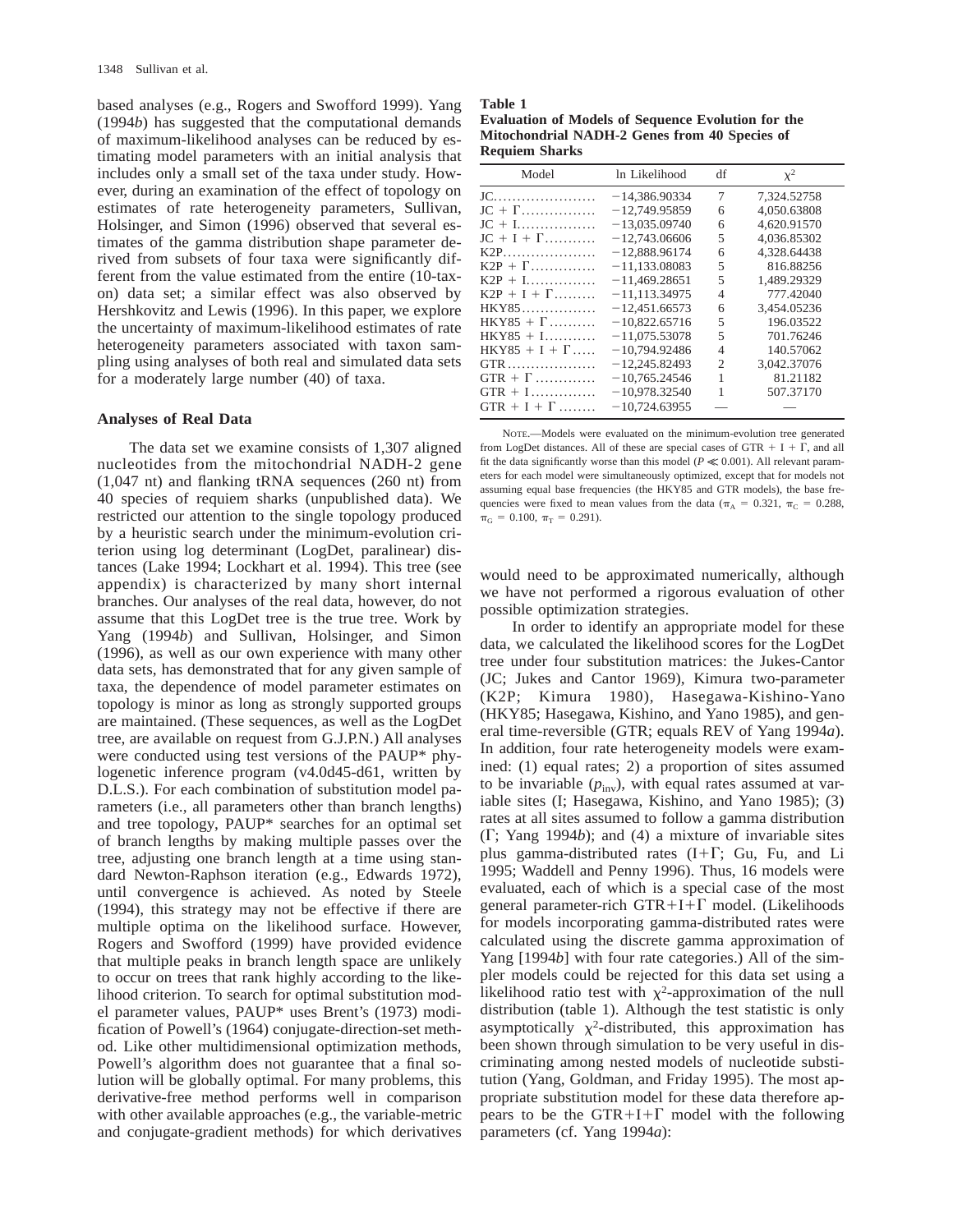

FIG. 1.—The sensitivity of rate heterogeneity parameters to taxon sampling in the shark NADH-2 data set. Rate heterogeneity parameters were simultaneously estimated for each of the subtrees listed in the appendix. Diamonds represent estimates of  $p_{\text{inv}}$ , and circles represent estimates of a. The dashed and dotted lines represent 95% confidence intervals for *p*inv and a, respectively, estimated by the parametric bootstrap for the 40-taxon LogDet tree. For one five-taxon subtree, the estimate of  $\alpha$  diverged toward infinity; this point was omitted for graphical purposes.

base frequency parameters:

 $\pi_{A} = 0.321$  $\pi_{C} = 0.288$  $\pi_{\rm G} = 0.100$  $\pi_{\rm T} = 0.291$ 

relative-substitution-rate parameters:

$$
r_{AC} = 5.852
$$

$$
r_{AG} = 42.154
$$

$$
r_{AT} = 4.967
$$

$$
r_{CG} = 3.864
$$

$$
r_{CT} = 145.473
$$

$$
r_{GT} = 1.000
$$

rate-heterogeneity parameters:

$$
p_{\text{inv}} = 0.49
$$

$$
\alpha = 0.924.
$$

All subsequent analyses of the shark data use this model.

To examine the reliability of the estimates of rate heterogeneity parameters derived from the entire set of taxa, we used the parametric bootstrap (Efron and Tibshirani 1993; Huelsenbeck, Hillis, and Jones 1996) to estimate confidence intervals. One hundred 40-taxon data sets with the same sequence length as the original data (1,307 bp) were generated using LogDet topology (with branch lengths estimated from the original data via maximum likelihood) under the above model. We

then optimized all parameters for each simulated data set on the model tree. The resulting 95% confidence intervals for rate heterogeneity parameters are rather small (0.4314  $< p_{\text{inv}} < 0.5380$ ; 0.6668  $< \alpha < 1.1666$ ) and indicate that these parameters can be estimated quite reliably for this moderately large number of taxa with moderately long sequences (1,307 bp).

To examine the sensitivity of estimates of rate heterogeneity to taxon sampling, we estimated  $\alpha$  and  $p_{\text{inv}}$ on 40 subtrees of the original LogDet tree containing 5– 39 of the original 40 taxa. These subtrees are listed in the appendix; they were chosen to represent both clumped and stratified sampling of taxa, such that in some instances only the most recently diverged taxa were included, and in other instances the included taxa covered the deepest divergence in the tree. The distribution of the rate heterogeneity parameters estimated across the subtrees is illustrated in figure 1. For the most part, subtrees containing  $>20$  taxa yield reliable estimates of the rate heterogeneity parameters. However, subtrees containing 20 or fewer taxa yield highly variable estimates of  $\alpha$  and  $p_{\text{inv}}$ . Even with as few as five taxa, the estimates from some of the subtrees were quite good (within the confidence interval estimated from the entire data set), but even with as many as 22 taxa in the analysis, the estimate of  $p_{\text{inv}}$  may be outside the confidence interval estimated for the full data set. Furthermore, with five taxa,  $p_{\text{inv}}$  is sometimes estimated as the limiting value equal to the proportion of sites that are observed to be constant. The effect of taxon sampling on estimates of  $\alpha$  are quite similar. Stable estimates (within the 40-taxon confidence interval derived above) are obtained in analyses of  $>20$  taxa, and highly variable estimates are obtained in analyses involving 20 or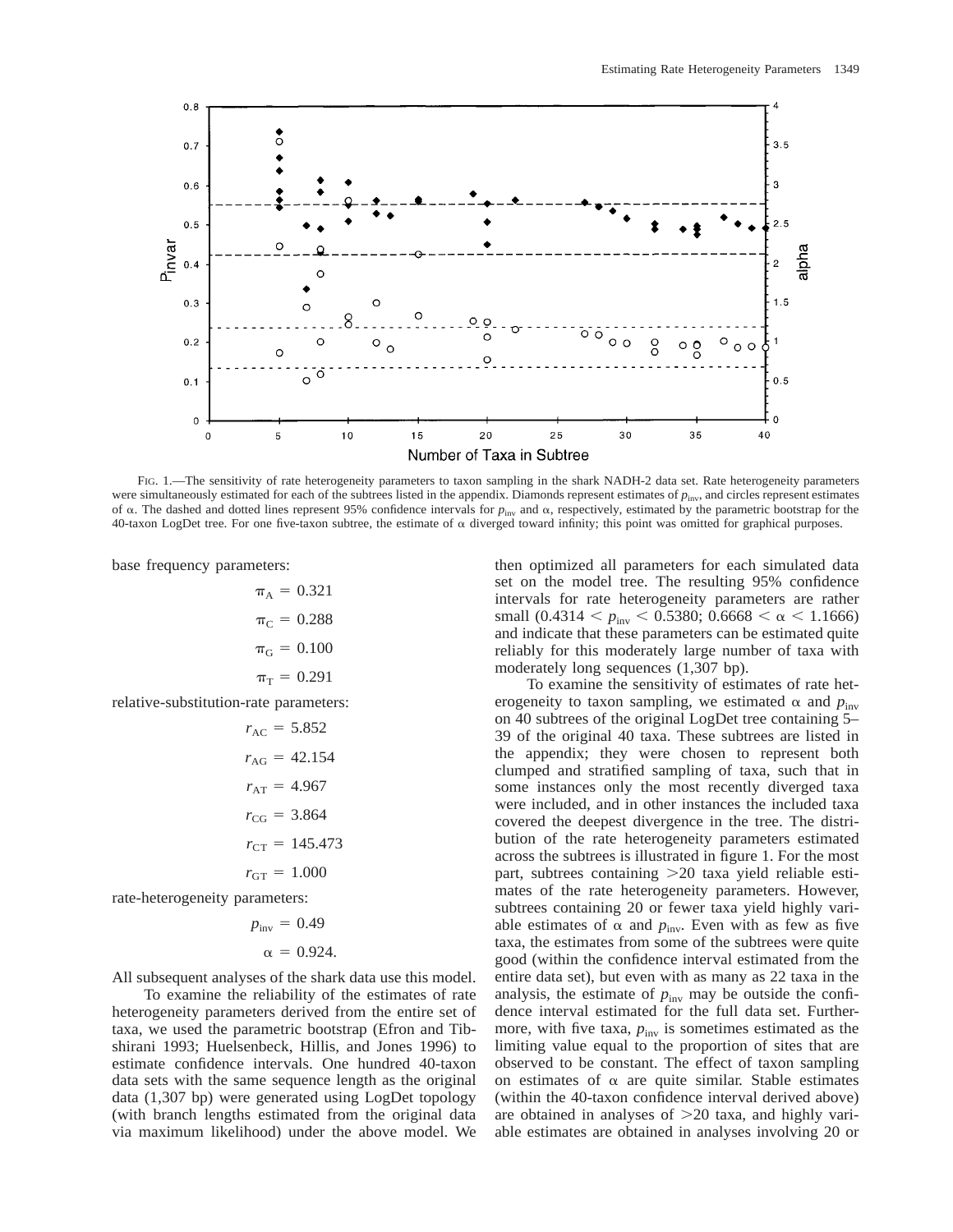

FIG. 2.—The sensitivity of rate heterogeneity parameters to taxon sampling in a representative replicate of the simulated data. Diamonds represent estimates of  $p_{\text{inv}}$ , and circles represent estimates of  $\alpha$ . Sequences were simulated on the LogDet tree under the model with the best fit to the original data. Stationarity of parameters has been enforced for these data so that the observed scatter can only be attributed to sampling error. The same set of subtrees as in figure 1 was used. The dashed and dotted lines represent the true values of  $p_{\text{inv}}$  and  $\alpha$  across the tree. Estimates of  $\alpha$  that diverged toward infinity were omitted.

fewer taxa; the estimate of  $\alpha$  goes to infinity (identical to equal rates at all variable sites) for one of the fivetaxon analyses (point not plotted).

Two possible explanations can account for the observed sensitivity of estimates of rate heterogeneity parameters to taxon sampling. The first is that this sensitivity simply reflects increased susceptibility to stochastic error due to small sample effects. The second is that the data violate the assumption that the rate heterogeneity parameters are stationary, as is expected under a time-reversible homogeneous Markov substitution process. That is, the true value may actually vary in different parts of the tree, as might be the case, for example, if the covarion hypothesis (Fitch and Markowitz 1970) is operating in the evolution of these sequences. We used simulations to attempt to discriminate between these possibilities.

#### **Taxon-Sampling Simulations**

These simulations also follow the protocol for the parametric bootstrap (Efron and Tibshirani 1993; Huelsenbeck, Hillis, and Jones 1996), in that the model used for simulation was estimated from the original data (via maximum likelihood). Again, because none of the simpler models could be accepted as an adequate approximation of the most general model for the real data (table 1), sequences were simulated on the LogDet topology with maximum-likelihood branch length estimates under the GTR+I+ $\Gamma$  model defined as above. For each of 10 replicate data sets, the same set of subtrees used in the analyses of the real data set (see appendix) was used to assess the sensitivity of rate heterogeneity parameters to taxon sampling when those parameters were known to be stationary.

If the sensitivity of rate heterogeneity parameters observed in the real data (fig. 1) were the result of nonstationarity and not simply an effect of sampling error, we would expect much less scatter in the distribution of parameter estimates across the subtrees in the simulations in which stationarity is imposed. However, this was not the case; the patterns in sensitivity of estimates of rate heterogeneity parameters to taxon sampling in each replicate of the simulation analyses are quite similar to those of the analyses of real data (compare figs. 1 and 2). Estimates close to the true values of the generating model were obtained consistently only with relatively large numbers of taxa  $(>=20)$ . In addition, estimates of  $p_{\text{inv}}$  range up to the observed proportion of constant sites, and in almost all replicates, some subtrees containing fewer than 10 taxa yield estimates of infinity for  $\alpha$  (not plotted in fig. 2 for graphical convenience). Therefore, it seems unlikely that the observed sensitivity to taxon sampling in rate heterogeneity parameter values estimated from the real data (fig. 1) is due primarily to nonstationarity, because very similar patterns of sensitivity to taxon sampling are observed in the simulations (e.g., fig. 2), in which stationarity has been imposed.

We examined the issue of stationarity further by an additional set of simulations. In analyses of both real (fig. 1) and simulated data (e.g., fig. 2), the widest variation in parameter estimates occurs when five-taxon subtrees are used. Thus, we would expect the effect of any nonstationarity to be manifest most strongly in the five-taxon analyses. Therefore, we again used a parametric bootstrap to estimate confidence intervals of rate heterogeneity parameters for each of the six subtrees containing just five taxa. In all six cases, the estimates from the real data are inside the 95% confidence interval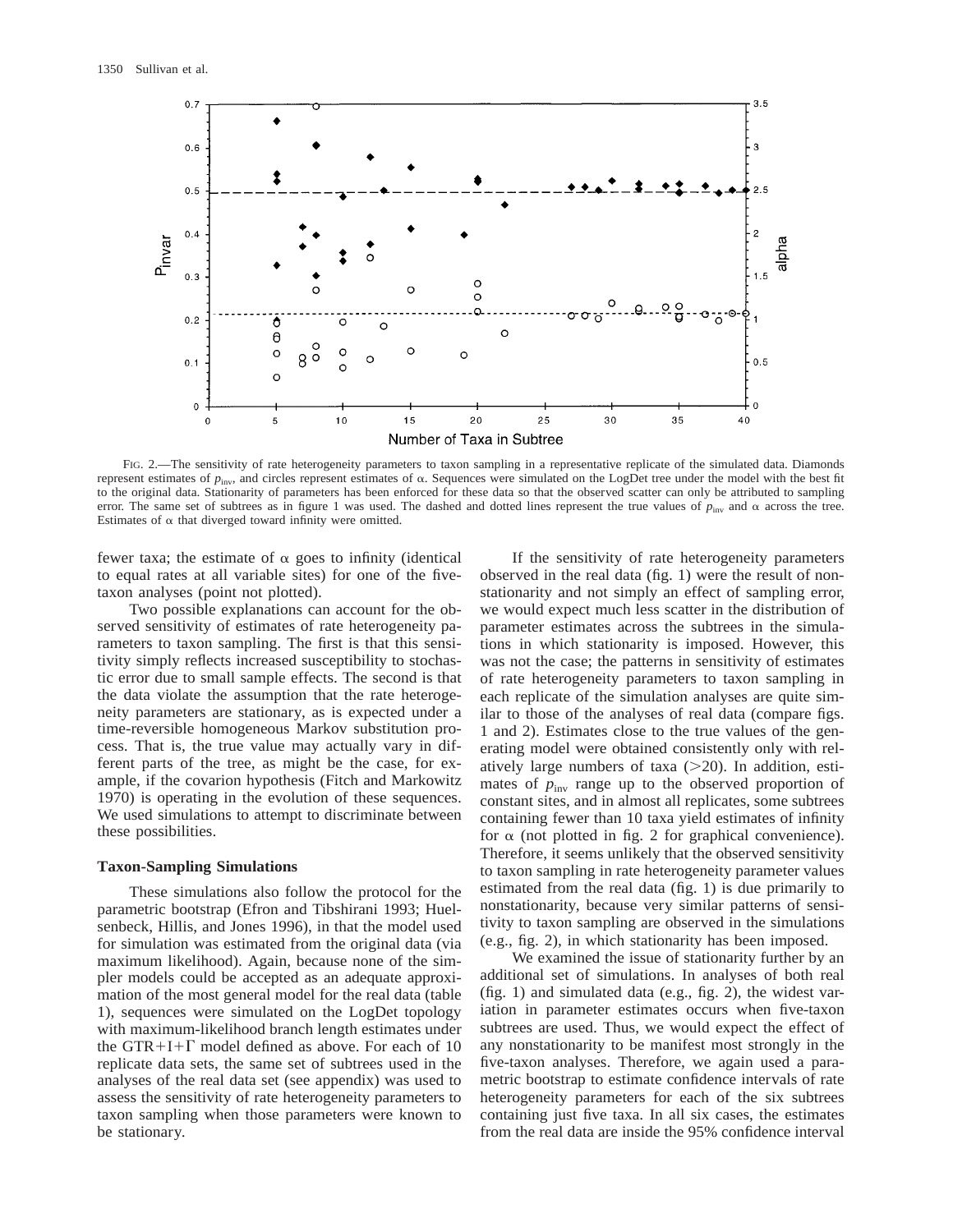**Table 2**

**Comparison of Parameter Estimates from Five-taxon Subtrees of the Real Data, with Confidence Intervals Derived via the Parametric Bootstrap Under the Null Model of Stationarity**

| Five-Taxon Subtree | $p_{\text{inv}}$<br>(confidence interval) | C.V. <sup>a</sup><br>(confidence interval) |
|--------------------|-------------------------------------------|--------------------------------------------|
|                    |                                           | $0.0000(0-2.0802)$                         |
|                    |                                           | $1.0733(0-2.2828)$                         |
|                    |                                           | $0.0801(0-3.4434)$                         |
|                    |                                           | $1.0041(0-2.0350)$                         |
|                    |                                           | $0.5296(0-2.3873)$                         |
|                    |                                           | $0.6896(0-2.1380)$                         |

<sup>a</sup> Because for many of the replicates, estimates of alpha diverged toward infinity, this value was converted to the coefficient of variation (c.v. =  $1/\alpha^{1/2}$ ).

generated under the null model of stationarity (table 2). We therefore cannot reject the null hypothesis of stationarity of rate heterogeneity parameters; sampling error is a sufficient explanation for the pattern observed in the real data (fig. 1).

#### **Correlation of Error in Parameter Estimates**

An interesting pattern emerges if the results of the taxon sampling simulations are plotted another way. In figure 3, the paired rate heterogeneity parameters ( $\alpha$  and  $p_{\text{inv}}$ ) from each subtree are kept separate; estimates from analyses with the same number of taxa are not pooled into one category as in figures 1 and 2. A strong correlation is apparent in the estimates of the two rate heterogeneity parameters, even though the true values remain constant across all subtrees. Whenever  $p_{\text{inv}}$  is underestimated,  $\alpha$  is also underestimated. Likewise, when either parameter is overestimated, the other is also overestimated. Statistical testing of this correlation is complicated because the data points are not independent due to shared lineages in the subtrees used to estimate the parameters; however, in all pairs of estimates derived from 6 of the 40 subtrees with nonoverlapping branches (60 pairs of parameters, 6 subtrees for each of 10 replicates), the directions of the errors were identical.

This pattern of errors in the rate heterogeneity parameter estimates is easily explained by examining the behavior of the rate heterogeneity parameters in each of their respective single-distribution models. Under both of the single-distribution models  $(\Gamma$  alone or I alone), some sites are not expected to have experienced any substitutions. Under the  $\Gamma$  model, all sites are potentially variable, but some have a sufficiently slow rate of evolution (probability of substitution) to be essentially invariable; as the shape parameter  $(\alpha)$  gets more extreme (smaller), the proportion of such sites increases. Under the I model alone, some sites are not free to vary (presumably as a result of structural/functional constraints), and the size of this class of sites is determined by  $p_{\text{inv}}$ . Therefore, in the I+ $\Gamma$  model, a high proportion of the sites observed to be constant could be accommodated by a large value of  $p_{\text{inv}}$ , with the gamma distribution left to account primarily for rate heterogeneity at sites observed to vary;  $\alpha$  will then assume an artificially high value. Thus, when  $p_{\text{inv}}$  is overestimated,  $\alpha$  is also overestimated because  $p_{\text{inv}}$  accounts for the low-rate sites of the gamma distribution. Similarly, a large proportion of sites observed to be constant could be accounted for by an underestimation of  $\alpha$ , such that a preponderance of the truly invariable sites are assigned a very low rate (but still are potentially variable under the model), and  $p_{\text{inv}}$  will be underestimated accordingly. Thus, the observed correlation for the two rate heterogeneity parameters of the I+ $\Gamma$  model is attributable to difficulty in appropriately differentiating between truly invariable sites and extremely slowly evolving sites, many of which are expected (under a gamma distribution) to have remained constant in the sequences. The conflation



FIG. 3.—The same set of data as in figure 2, plotted to illustrate the correlation in the paired rate heterogeneity parameters. In almost all cases, the error in  $p_{\text{inv}}$  is in the same direction as the error in  $\alpha$ .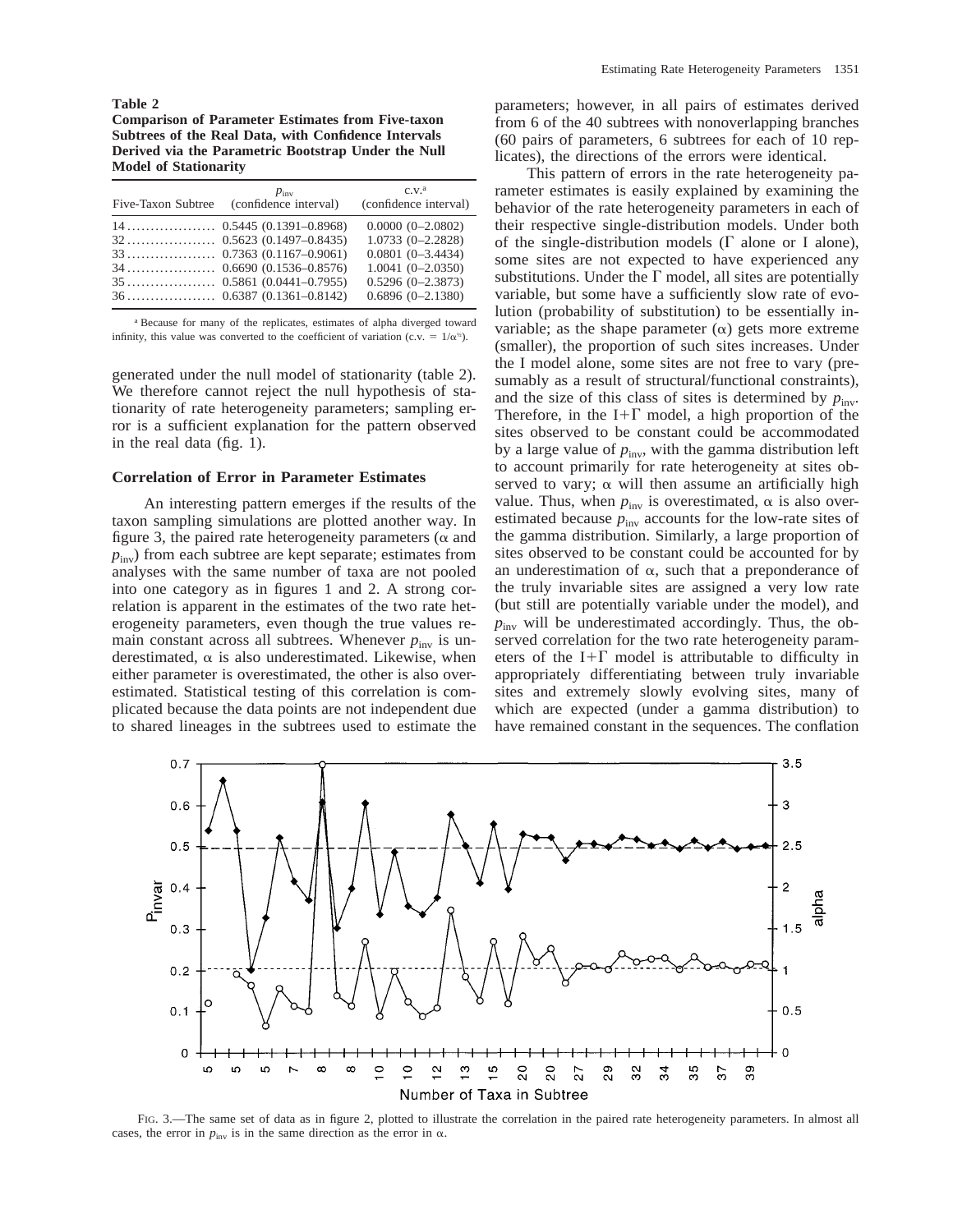

FIG. 4.—*A*, Tree used to simulate sequence evolution under the HKY+I+T model of evolution for examination of the likelihood surface across the rate heterogeneity parameter space. *B–D*, The likelihood surface when rate heterogeneity is (*B*) extreme ( $p_{\text{inv}} = 0.5$ ,  $\alpha = 0.5$ ), (*C*) strong ( $p_{\text{inv}} = 0.5$ ,  $\alpha = 1.0$ ), and (*D*) moderate ( $p_{\text{inv}} = 0.2$ ,  $\alpha = 1.0$ ).

of these parameters is difficult to overcome, but inclusion of many taxa ( $>20$  for this set of 1,307-bp sequences) leads to reliable estimates.

This correlation of  $\alpha$  and  $p_{\text{inv}}$  can be further illustrated by examining the likelihood surface across the rate heterogeneity parameter space. In this analysis, the four-taxon tree shown in figure 4*A* was used to generate sequences of 2,000 bp under the HKY85 model with the I+ $\Gamma$  model of rate heterogeneity, with the following parameters:  $\pi_A = 0.2$ ,  $\pi_C = 0.3$ ,  $\pi_G = 0.3$ ,  $\pi_T = 0.2$ , and  $\kappa = 8$ ; these parameter settings are similar to those used by Gu, Fu, and Li (1995). Three combinations of rate heterogeneity parameters were simulated: extreme ( $p_{\text{inv}}$ )  $= 0.5$ ;  $\alpha = 0.5$ ; fig. 4*B*), strong ( $p_{\text{inv}} = 0.5$ ;  $\alpha = 1.0$ ; fig. 4*C*), and moderate ( $p_{\text{inv}} = 0.2$ ;  $\alpha = 1.0$ ; fig. 4*D*). Likelihood scores were calculated across the rate heterogeneity parameter space by fixing the parameters to 165 different combinations of  $\alpha$  and  $p_{\text{inv}}$ . For each of the three rate heterogeneity conditions simulated, there is a plateau on the likelihood surface. These plots illustrate graphically that error in one parameter  $(p_{\text{inv}},$  for example) can be compensated by a change in the other  $(\alpha)$  such that the likelihood score changes very little. Interestingly, in figure 4*B* and *C,* there appear to be multiple peaks in the likelihood surface, and in figure 4*B,* the higher peak does not correspond to the parameter values used for the simulation. However, when 40-taxon trees are simulated using the best model for the real data, the likelihood surface is much better behaved, with a single well-defined peak (fig. 5). An examination of the nature of the likelihood surface for the rate heterogeneity parameter space under a wider variety of simulated conditions would be useful.

# **Discussion**

Our taxon-sampling simulations (e.g., fig. 2), as well as examination of confidence intervals for five-taxon subtrees (table 2), suggest that the sensitivity of rate heterogeneity parameter estimates to taxon sampling ob-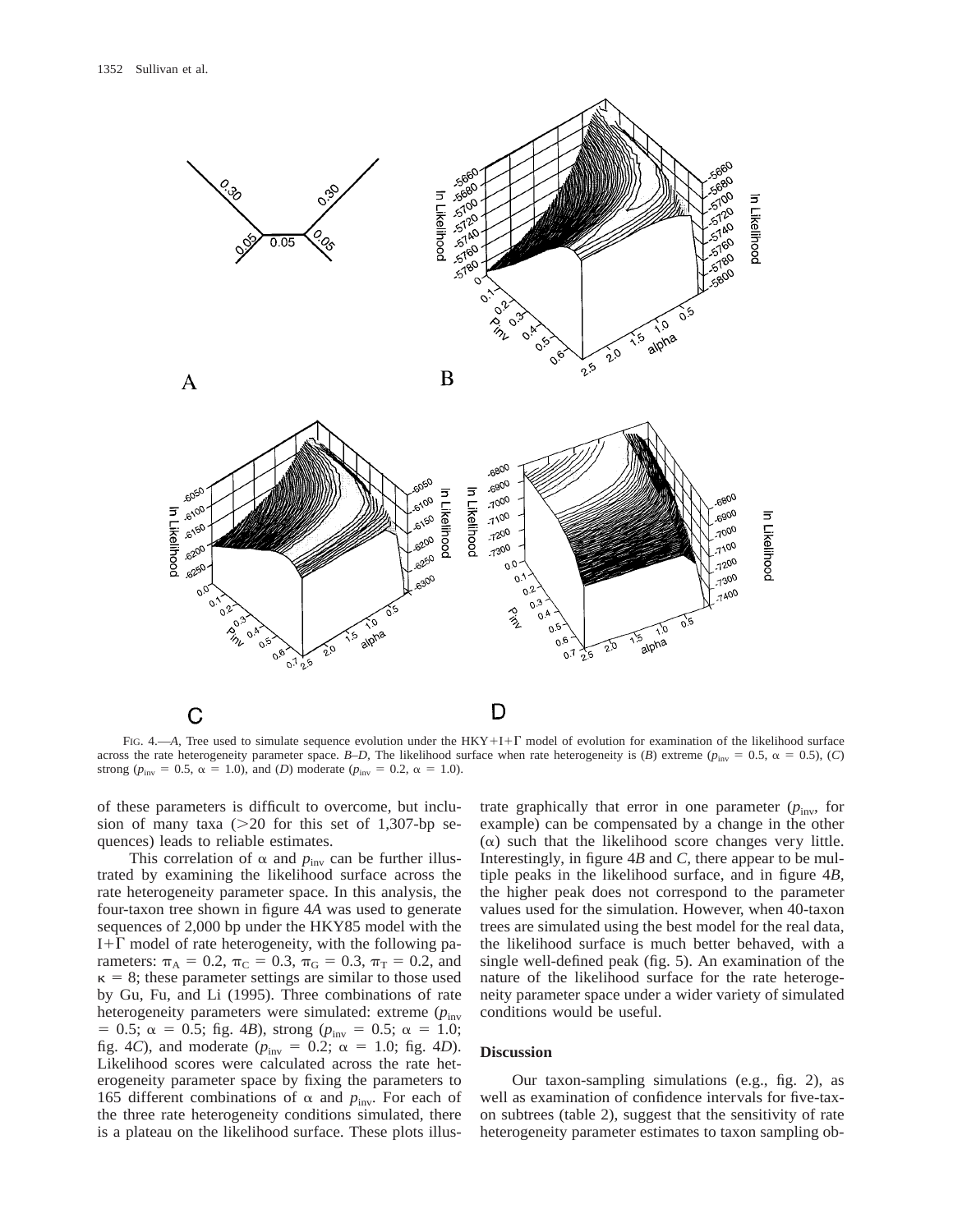

FIG. 5.—The likelihood surface across rate heterogeneity parameter space for a simulation with 40 taxa. The data were generated using the LogDet tree and model parameters estimated from the shark NADH-2 data.

served in the real data (fig. 1) can be attributed to sampling error rather than nonstationarity of those parameters. Similar patterns of sensitivity to taxon sampling were exhibited both by the real data, where nonstationarity may apply, and simulated data, where stationarity was imposed. This does not guarantee that the parameters have remained constant throughout the evolution of these shark species; it is possible that the effect of any deviation from stationarity may simply be masked by the large sampling error. Differentiating between complex stochastic models of sequence evolution, such as a stationary GTR+I+ $\Gamma$  versus a covarion-like model (in which rate heterogeneity parameters may change in the tree) is extremely difficult even for relatively large data sets.

Gu, Fu, and Li (1995) reported large sampling error in the estimation of  $\alpha$  and  $p_{\text{inv}}$  (their  $\theta$ ) in simulations of four taxa under a restricted  $HKY+I+\Gamma$  model. Our results corroborate and extend theirs to a wider array of sample sizes (number of sequences) and to a more general model of sequence evolution. For the conditions we examined, this large sampling error persists when many more than four taxa are included in the analyses. Although reliable estimates of the rate heterogeneity parameters were consistently attainable only when  $>20$ sequences were included in our analyses, there is no assurance that this represents a general threshold above which parameters will always be estimated accurately and below which estimates will always be highly variable. It is clear, however, that when a model as complex as the GTR+I+ $\Gamma$  model is required (as for the shark NADH-2 data), relatively large numbers of sequences will be necessary to estimate rate heterogeneity parameters accurately, at least with sequence lengths commonly obtained.

Further, we have been able to explore the nature of this error by considering the correlation in the pairs of rate heterogeneity parameter estimates. When one parameter (e.g.,  $p_{\text{inv}}$ ) is estimated with error, a simultaneous error occurs in the other parameter estimate  $(\alpha)$ , and together these erroneous estimates may fit the data rather well as judged by the likelihood score. This effect is manifested as plateaus, or even multiple peaks, in the likelihood surface across the rate heterogeneity parameter space (fig. 3) and results from the difficulty in distinguishing between truly invariable sites and very slowly evolving but potentially variable sites in the gamma distribution. Tourasse and Gouy (1997) recently attempted to circumvent this difficulty with a minimum-evolution (parsimony-based) approach to a mixed-distribution model of rate heterogeneity across sites. These authors proposed fitting the parsimony-inferred distribution of observed number of substitutions per site to an invariable-sites-plus-truncated-negative-binomial distribution. In order to avoid the difficulty caused by very slowly evolving, yet potentially variable, sites, Tourasse and Gouy (1997) fixed  $p_{\text{inv}}$  to the proportion of sites observed to be constant in the data and used a truncated negative-binomial distribution in which no sites are allowed to be so slowly evolving that they have a high probability of stasis. Estimates of both rate heterogeneity parameters, however, are expected to be biased for this method; the proportion of sites observed to be constant is usually an overestimate of  $p_{\text{inv}}$  (the proportion of sites that are truly invariable), whereas estimates of the gamma distribution shape parameter obtained by fit-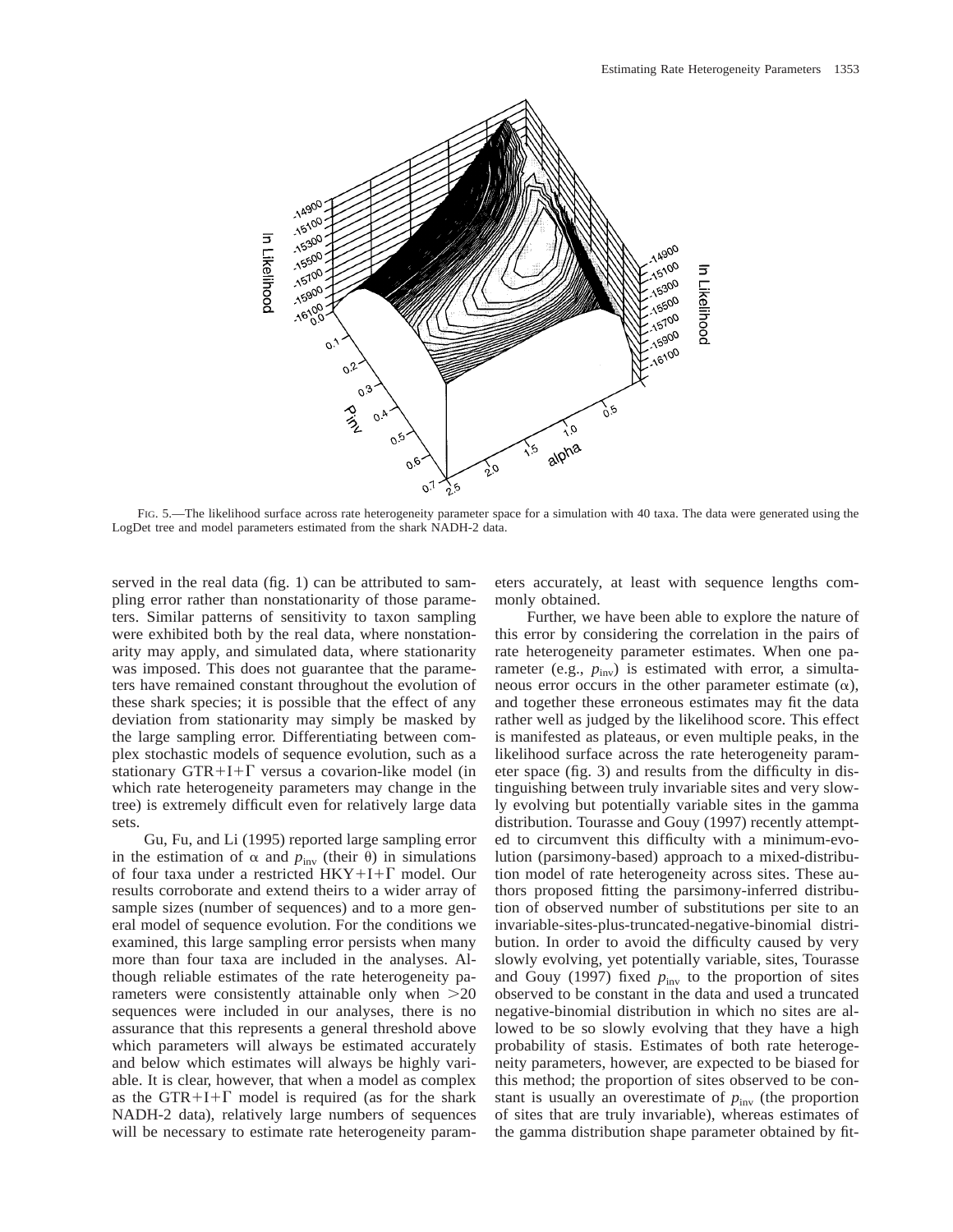ting the parsimony-inferred distribution of observed substitutions per site to a negative-binomial distribution have repeatedly been shown to underestimate the strength of rate heterogeneity (overestimate  $\alpha$ ; Wakeley 1993; Sullivan, Holsinger, and Simon 1995; Yang and Kumar 1996). Because these biases are expected to decrease with an increasing number of sequences, the method of Tourasse and Gouy (1997) may provide an adequate approximate description of rate heterogeneity when the number of sequences under examination exceeds the practical limitations of full maximum-likelihood estimation. Currently, however, maximum-likelihood estimation of model parameters is feasible for around 100 sequences, and this limit is likely to expand rapidly in the near future as parallel processing strategies are incorporated into phylogenetic analyses.

Finally, we emphasize that the difficulty observed in estimating the rate heterogeneity parameters under the mixed-distribution model should not be taken as an indictment of the use of maximum likelihood for inferring evolutionary trees. Estimation of substitution model parameters and estimation of the tree topology are different, albeit related, problems (Yang 1997). Our study highlights the difficulty in obtaining accurate estimates of the true rate heterogeneity parameters, but accurate estimation of these parameters is not necessarily prerequisite to reliable estimation of phylogeny. In particular, for choosing a tree topology, it may not be important to differentiate between a high proportion of invariable sites, a gamma distribution with a small shape parameter, or a mixture of these, as long as the low-rate sites are accounted for in some way (unpublished data). These considerations, coupled with the general robustness of maximum-likelihood tree inference to model violations (e.g., Huelsenbeck 1995*b*), suggest that the problems outlined in this paper are more relevant to investigations of the effect of structural and functional constraints on sequence evolution than to the estimation of the tree topology itself.

#### **Acknowledgments**

We would like to thank Mark Hershkovitz, John Huelsenbeck, Paul Joyce, Paul Lewis, and Peter Waddell for helpful discussions and two anonymous reviewers for constructive comments. While much of this work was being conducted, J.S. was supported by the Smithsonian Institution's Molecular Evolution Fellowship.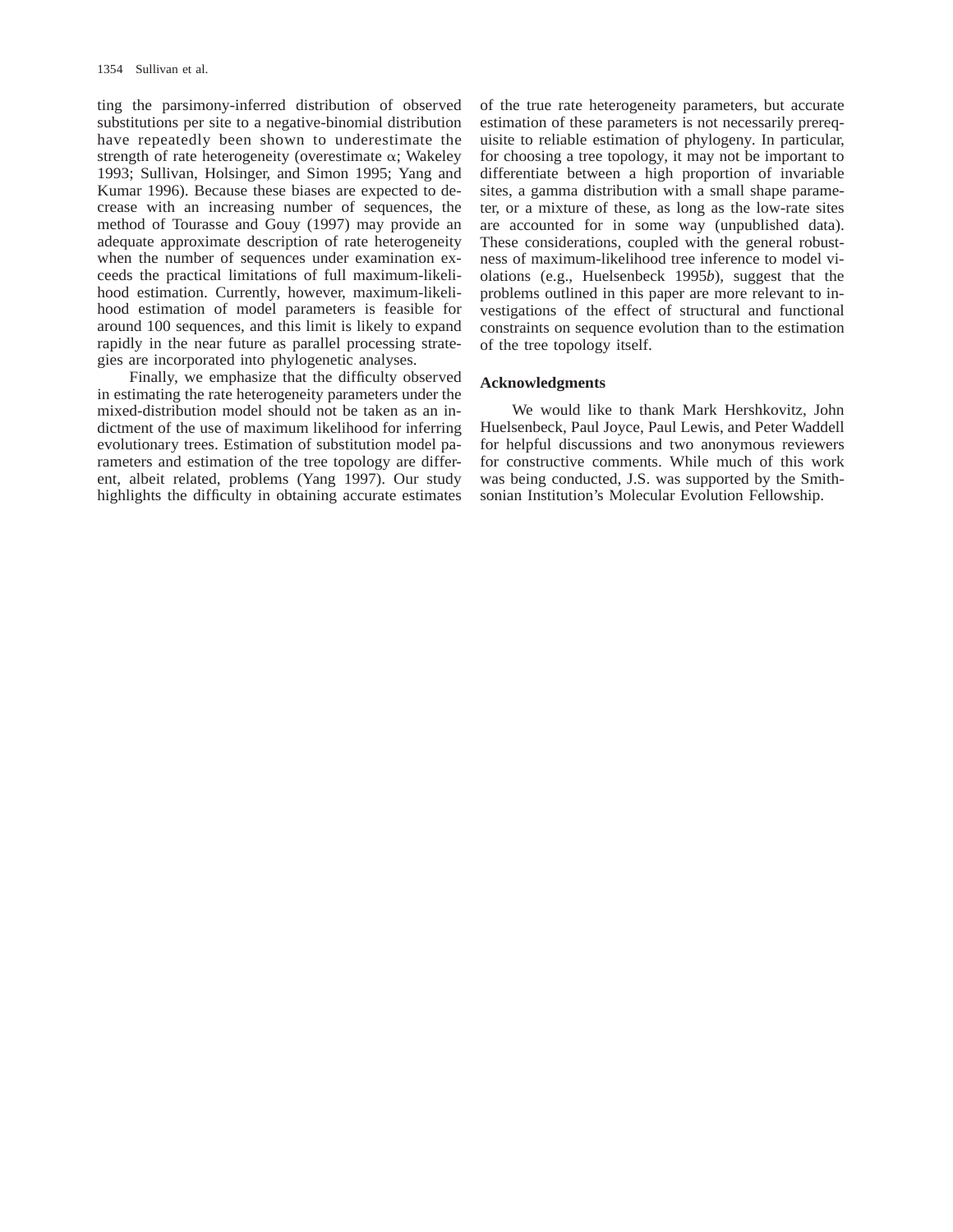| Appendix                                                                                                                          |                                                                                                                                                                                                                                                                                                                                                                                                                                                                                                                                                                                                                                                                                                                                                                                                                                                                                                                                                                                                                                                                                                                                                                                                                                                                                                                                                                                                                  |                                                                                                     |                                                                                                                                                                                                                                                                                    |            |                                                                                                                                                                                                                          |                               |                                                                                                                                                                                                                                    |  |
|-----------------------------------------------------------------------------------------------------------------------------------|------------------------------------------------------------------------------------------------------------------------------------------------------------------------------------------------------------------------------------------------------------------------------------------------------------------------------------------------------------------------------------------------------------------------------------------------------------------------------------------------------------------------------------------------------------------------------------------------------------------------------------------------------------------------------------------------------------------------------------------------------------------------------------------------------------------------------------------------------------------------------------------------------------------------------------------------------------------------------------------------------------------------------------------------------------------------------------------------------------------------------------------------------------------------------------------------------------------------------------------------------------------------------------------------------------------------------------------------------------------------------------------------------------------|-----------------------------------------------------------------------------------------------------|------------------------------------------------------------------------------------------------------------------------------------------------------------------------------------------------------------------------------------------------------------------------------------|------------|--------------------------------------------------------------------------------------------------------------------------------------------------------------------------------------------------------------------------|-------------------------------|------------------------------------------------------------------------------------------------------------------------------------------------------------------------------------------------------------------------------------|--|
| Taxon Labels:                                                                                                                     |                                                                                                                                                                                                                                                                                                                                                                                                                                                                                                                                                                                                                                                                                                                                                                                                                                                                                                                                                                                                                                                                                                                                                                                                                                                                                                                                                                                                                  |                                                                                                     |                                                                                                                                                                                                                                                                                    |            |                                                                                                                                                                                                                          |                               |                                                                                                                                                                                                                                    |  |
| 4<br>$\circ$<br>${}^{\circ}$<br>$\circ$<br>$\approx$<br>S                                                                         | Carcharhinus amboinensis<br>Carcharhinus acronotus<br>Carcharhinus plumbeus<br>Carcharhinus limbatus<br>Carcharhinus porosus<br>Carcharhinus isodon<br>Carcharhinus sorrah<br>Carcharhinus leucas<br>Carcharhinus sealei<br>Prionace glauca                                                                                                                                                                                                                                                                                                                                                                                                                                                                                                                                                                                                                                                                                                                                                                                                                                                                                                                                                                                                                                                                                                                                                                      | $\Xi$<br>16<br>$18\,$<br>$\Omega$<br>$\overline{c}$<br>$\frac{3}{2}$<br>15<br>17<br>$\overline{19}$ | Carcharhinus albimarginatus<br>Carcharhinus amblyrhynchos<br>Carcharhinus melanopterus<br>Carcharhinus galapagensis<br>Carcharhinus longinanus<br>Carcharhinus brachyurus<br>Carcharhinus falciformis<br>Carcharhinus brevipinna<br>Carcharhinus obscurus<br>Carcharhinus signatus | nanananana | Rhizoprionodon terranovae<br>Rhizoprionodon lalandei<br>Carcharhinus altimus<br>Carcharhinus perezi<br>Triaenodon obesus<br>Sphyrna mokarran<br>Galeocerdo cuvier<br>Sphyrna zygaena<br>Sphyrna lewini<br>Mustelus canis | nmanghagag<br>$\overline{31}$ | Carcharhinus dussumieri<br>Hemigaleus microstoma<br>Rhizoprionodon acutus<br>Negaprion brevirostris<br>Carcharhinus wheeleri<br>Carcharhinus macloti<br>Triakis megalopterus<br>Nasolamia velox<br>Sphyrna tiburo<br>Sphyrna tudes |  |
| Log Det Tree:                                                                                                                     |                                                                                                                                                                                                                                                                                                                                                                                                                                                                                                                                                                                                                                                                                                                                                                                                                                                                                                                                                                                                                                                                                                                                                                                                                                                                                                                                                                                                                  |                                                                                                     |                                                                                                                                                                                                                                                                                    |            |                                                                                                                                                                                                                          |                               |                                                                                                                                                                                                                                    |  |
| Subtrees:<br>$\tilde{\epsilon}$<br>4<br>5<br>$\circ$<br>$\overline{ }$<br>$\infty$<br>$\circ$<br>$\overline{a}$<br>$\overline{c}$ | 1 (11,(((((((1,4,0),((((2,((1,38)),(((1,38,((12,((12,5((2,4,37)),30),((2,4,29),30),((2,4,29)),30)),(((2,40)),(((1,(1,((2,40)),((1,1,0,39),(1,39)),(1,39)),(1,39)),(1,39)),(1,39)),(1,39)),(1,39)),(1,1,0,39)),(1,1,0,39)),(1,1<br>$(1,0.001,0.01,0.01,0.01,0.01,0.02), (0.025,0.025,0.025,0.024,0.03),\\ (0.01,0.02,0.03,0.02,0.02,0.03,0.01,0.02,0.03), (0.01,0.02,0.03), (0.01,0.03,0.03,0.04,0.05),\\ (0,0.01,0.02,0.02,0.02,0.03,0.03,0.04,0.02,0.02,0.03,0.04,0.04,0.0$<br>$(1,0.012,13), 4), (0.02,13), 4), (0.02,13), (0.02,13), (0.02,13), (0.02,13), (0.01,13), (0.01,13), (0.01,13), (0.01,13), (0.01,13), (0.01,13), (0.01,13), (0.01,13), (0.01,13), (0.01,13), (0.01,13), (0.01,13), (0.01,13), (0.01,13), (0.01,13), (0.01,13), (0.01,13), (0.0$<br>(1,((((((((((((((((((2,13),4),(((((8,1),4),(((((8,1),16)),36),(((12,20)),(((11,(2,20)),(1))),(5,6)),(14,15),26)),(7,33)),(3,40)),10));<br>$(1, ((((((((((2,13),4),(((9,27),19),((11,(12,20)),21))),(5,6)),((14,15),26)),(7,17,27))$<br>$(1, ((((((((((2,13),4),((11,(12,20)),21)),(5,6)),((14,15),26)),(7,33)),(3,40)),$<br>$(1, (((((((((((2,13),4),(((((8,16),((17,38),18)),((22,((24,29),31)),36)),((9,27,1)))))))$<br>$(1, ((((((((2,13),4), (5,6)),((14,15),26)),(7,33)),(3,40),10),39));$<br>$(1,(((3,40),(((5,6),((14,15),26)),(7,33))),10,39))$ ;<br>$(1,(((3,40),((7,33),((14,15),26))),10),39)$ ;<br>$(1,(((3,40),(7,33)),10),39)$ ; |                                                                                                     | ),19)),((11,(12,20)),21))),(5,6)),((14,15),26)),(7,33)),(3,40)),10),39));<br>$(33)(3, (3,40))$ , $(10), 39)$ ;<br>$10,39$ );                                                                                                                                                       |            |                                                                                                                                                                                                                          |                               |                                                                                                                                                                                                                                    |  |
| $\overline{13}$<br>4<br>20<br>51<br>$\overline{16}$<br>$^{8}$<br>$\overline{19}$<br>22<br>$\overline{17}$<br>$\overline{z}$       | (2,((4,(((5,6),(((14,15),26),33)),((((8,16),(((23,16),(((23,(23),((23,(24,37)),30)),((24,32),35)),(((24,29)),36)),((9,27),19),0,12))),13);13);13);1<br>(2,((4,(((5,6),((14,15),26),33)),((((8,10),((17,38),18)),((23,(24,37)),30)<br>$(2, (4, (((5,6), (7,33)), (((((8,16), (17,38)), (22, ((22, ((22, (224,37)),30)),(24,29), (24,29)),(24,29), (24,27), (19)),(1(12,20)), (17,17)), (13,17)),$<br>$(2,(4,(((5,6),(7,33),((14,15),26))_{\scriptscriptstyle{0}}(((8,16),((17,38),((22,(23,283),((23,(29,30))_{\scriptscriptstyle{0}})(24,29),31))_{\scriptscriptstyle{0}})(9,27),19))_{\scriptscriptstyle{1}}((1, (12,20),2(1))_{\scriptscriptstyle{1}})(13))_{\scriptscriptstyle{2}}$<br>$(8,(((((9,27),19),((22,(((23,(34,37)),30)),(32,35)),((24,29),31))),36),((17,38),18)),16))$<br>$(2, ((4, (((((8, ((17,38),18)), ((22, ((24,29),31)),36)), ((9,27),19)), ((11, ((12,20)),21)),14)),13));$<br>$(2, ((4, (((5,6), ((7,33), ((14,15),26))), (((((8,16,22), ((9,27),19)), ((11, (12,20)),21)))), 13)))$<br>$(2, ((4, ((5, 6), ((9, 27), 19), ((11, (12, 20)), 21))))$ , 13));<br>$(23, ((24,29), 31), (28, (34,37)), 30))$ ;<br>$(23, (25, 33), (28, (34, 37)), 30))$ ;<br>(1, ((3,40),10),39))                                                                                                                                                                                                             |                                                                                                     |                                                                                                                                                                                                                                                                                    |            |                                                                                                                                                                                                                          |                               |                                                                                                                                                                                                                                    |  |
| $30\,$<br>24<br>26<br>28<br>23<br>25<br>29<br>32<br>33<br>$\overline{31}$<br>27                                                   | $(8,(((((9,27),19),(20,21)),((22,((24,29),31)),36))((17,38),18)),16))$ ;<br>$(3,(((((5,6),(((11, (12,20)), (16,24)), (14,15)), 7), 40));$<br>$(22, ((23, ((28, (34, 37)), 30)), 35), ((24, 29), 31))$ ;<br>$(8,((((9,27),19),(20,21)),((17,38),18)),(6));$<br>$(1,((((3,40),((7,33),((14,15),26))),10),39));$<br>$(8,(((9,27),19),((17,38),18)),16)$ ;<br>$(3, ((7, ((13, 16), (14, 15))), (10), (40));$<br>$(2, ((4, (6, ((11, (12,20)), 21))), 13));$<br>$(9, (11, (12, 20)), 21)$ ;<br>$(8, (16, (17, 38), 18))$ ;<br>$(5, (6, ((14, 15), 26))$ ;                                                                                                                                                                                                                                                                                                                                                                                                                                                                                                                                                                                                                                                                                                                                                                                                                                                             |                                                                                                     |                                                                                                                                                                                                                                                                                    |            |                                                                                                                                                                                                                          |                               |                                                                                                                                                                                                                                    |  |
| $\frac{39}{40}$<br>38<br>36<br>34<br>35<br>57                                                                                     | (1,((((3,40),((7,33),((((((8,16),(17,38),18)),((22,(((28,(34,37)),30)),((25,32),35)),((24,29),31))),30(9,27),19)),((0,12,20),21)),((14,15),20))),10),30));<br>(((((3,40),((7,33),(((((8,16),(17,38),18)),((22,(((23,((28,(34,37),<br>(1,04,15),2(6),1,19),(((2,2(1,4,0),19),(((2,4,37),10)),((24,32),(36,22),((24,29)),((24,29)),((1,0,220)),(2,0)),(((((4,15,26)),(7,33)),(1,0,39));(1),19),10,39));<br>(1,((((((((((1,13),4),((((((2,13),((17,38),((25),13)),((25,32),136)),(((9,2,32),19)),(((9,2,27),(1,(1,(12,20)),(1,0,30)),(1,3,10),20)),(0,3,40),10),39));(1,39));(1,39));(1,39);(1,13)),(1,4,13)),(1,4,13)),(1,4,13)),(1,4,13)<br>$(2,((((((((3,40),(10,39)),(7,33)),((1,4,15),26)),(5,6)),(((8,16),(17,38),11),((12,((22,((23,(24,37)),30)),((25,32),35)),((24,29),31))),36),38))$<br>$(22, ((24.29), 31), 36)$ :<br>$(23, (28, (34, 37)), 30)$ ;                                                                                                                                                                                                                                                                                                                                                                                                                                                                                                                                                      |                                                                                                     |                                                                                                                                                                                                                                                                                    |            | $8)$ ),((22,(((23,((28,(34,37)),30)),((25,32),35)),((24,29),31))),36)),((9,27),19)),((11,(12,20)),21))),4),13));                                                                                                         |                               |                                                                                                                                                                                                                                    |  |

Estimating Rate Heterogeneity Parameters 1355